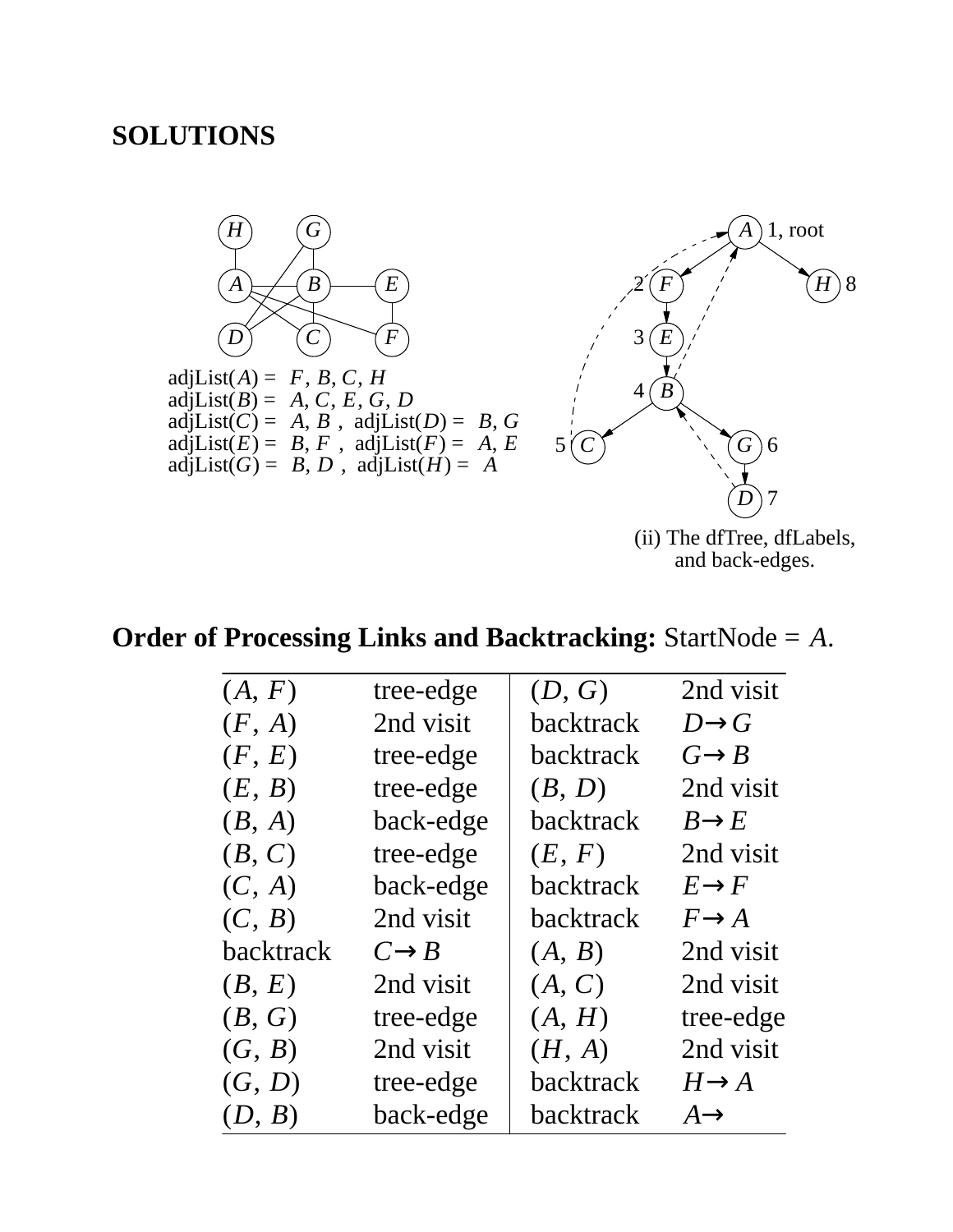## **SOLUTION**



Possible orderings of adjList(A), etc without changing the df-tree;

- We assume below that the order of the children of each node remain the same (for example,  $B =$  firstChild(*A*) and  $H =$ lastChild(*A*)).
- If we ignore the order, there are many more orderings; we show below two such cases for adj $List(A)$  with a "\*" next to them.
	- adList(*A*): The only restriction: *C* and *F* comes after *B*.  $\langle B, C, F, H \rangle$ ,  $\langle B, F, C, H \rangle$ ,  $\langle B, H, C, F \rangle$ , 〈*B*, *C*, *H*, *F*〉, 〈*B*, *F*, *H*, *C*〉, 〈*B*, *H*, *F*, *C*〉,  $\langle H, B, C, F \rangle^*, \langle H, B, F, C \rangle^*$
	- adjList(*B*): The only restriction: *D* comes after *G*  $\langle A, C, E, G, D \rangle$ ,  $\langle C, A, E, G, D \rangle$ ,  $\langle C, E, A, G, D \rangle$ , 〈*C*, *E*, *G*, *A*, *D*〉, 〈*C*, *E*, *G*, *D*, *A*〉, (55 more if we ignore the order of *C*, *E*, *G*.)
- Keeping the order of children at each node unchanged

Total = Multiply the possible number of orderings of each adjList  $= 6 \times 5 \times 2 \times 2 \times 2 \times 2 \times 1 = 960.$